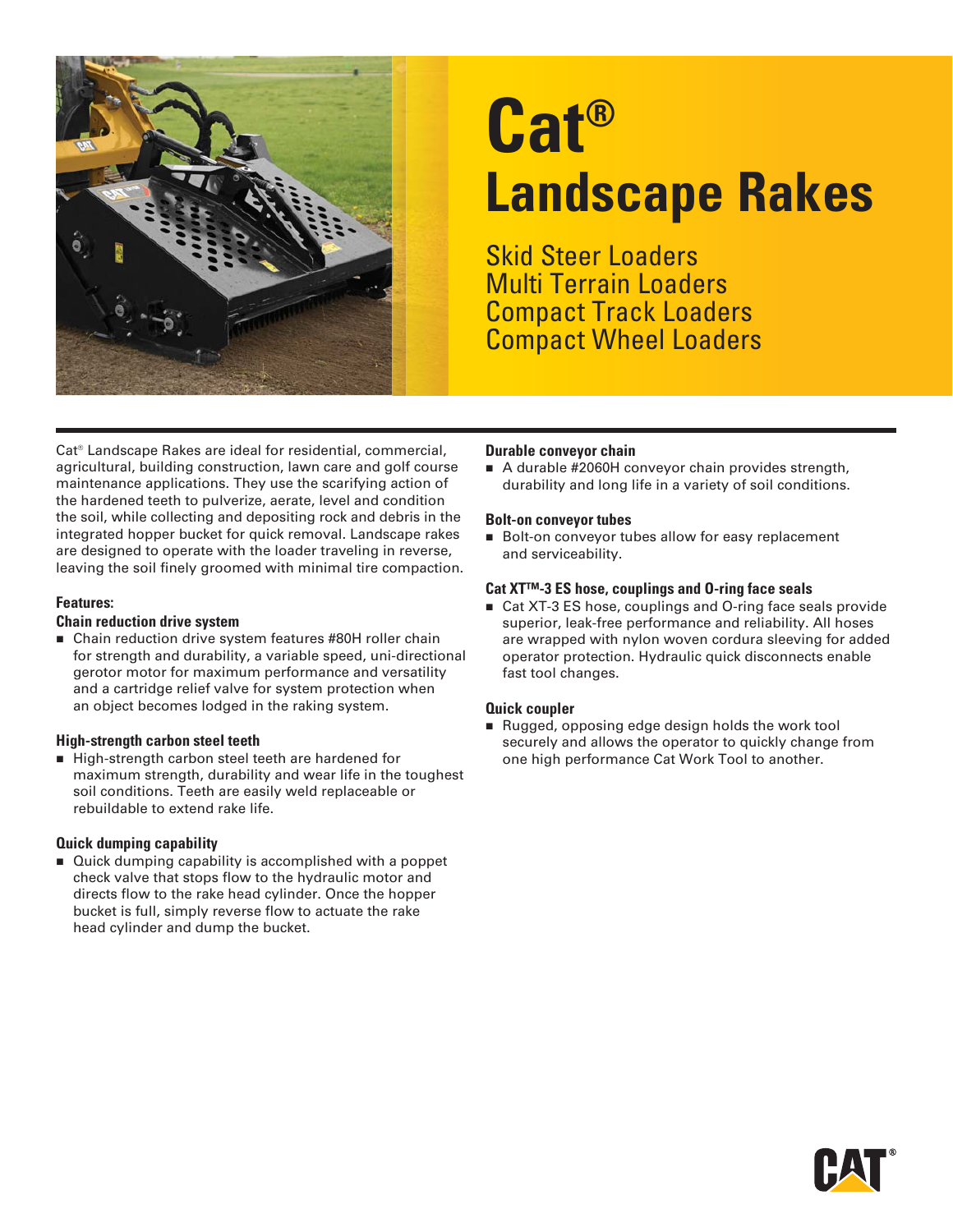## **Cat® Landscape Rakes**

## **Compatibility**

| <b>Model Machines</b>                                                                                                     |
|---------------------------------------------------------------------------------------------------------------------------|
| LR15B 216B3, 226B3, 226D, 232D, 236D, 239D, 242D, 246D, 249D, 257D, 259D, 262D, 272D2, 272D2 XHP, 277D, 279D, 287D, 289D, |
| 297D2, 297D2 XHP, 299D2, 299D2 XHP, 903C2, 906K, 907K, 908K, 906M, 907M, 908M                                             |
| LR18B 216B3, 226B3, 226D, 232D, 236D, 239D, 242D, 246D, 249D, 257D, 259D, 262D, 272D2, 272D2 XHP, 277D, 279D, 287D, 289D, |
| 297D2, 297D2 XHP, 299D2, 299D2 XHP, 903C2, 906K, 907K, 908K, 906M, 907M, 908M                                             |

Machine model availability and attachment vary by region. Please contact your local dealer for availability.

## **Specifications**





|                            |                |                                  | <b>LR15B</b> |                             | <b>LR18B</b> |                 |
|----------------------------|----------------|----------------------------------|--------------|-----------------------------|--------------|-----------------|
| <b>A</b> Overall width     | mm             | (in)                             | 1683         | (66)                        | 1990         | (78)            |
| <b>B</b> Working width     | mm             | (in)                             | 1576         | (62)                        | 1883         | (74)            |
| <b>C</b> Raking width      | mm             | (in)                             | 1384         | (55)                        | 1655         | (65)            |
| D Overall height           | mm             | (in)                             | 989          | (39)                        | 989          | (39)            |
| <b>E</b> Overall length    | mm             | (in)                             | 1620         | (64)                        | 1620         | (64)            |
| Unit weight                | kg             | (lb)                             | 595          | (1,312)                     | 653          | (1,440)         |
| Bucket capacity (struck)*  | m <sup>3</sup> | $(yd^3)$                         | 0.31         | (0.4)                       | 0.34         | (0.44)          |
| Bucket capacity (struck)*  | m <sup>3</sup> | $(ft^3)$                         | 0.31         | (10.8)                      | 0.34         | (11.9)          |
| Drive chain                |                |                                  | #80H         |                             | $\#80H$      |                 |
| Conveyor chain             |                |                                  | $\#2060H$    |                             | $\#2060H$    |                 |
| Optimal hydraulic flow     | L/min          | (gpm)                            | 42-86        | $(11-23)$                   | 42-86        | $(11-23)$       |
| Optimal hydraulic pressure | bar            | (psi)                            | 145-235      | $(2,100-3,400)$             | 145-235      | $(2,100-3,400)$ |
| Motor displacement         |                | $cm3/rev$ (in <sup>3</sup> /rev) | 315          | (19.2)                      | 315          | (19.2)          |
| Driven shaft speed         |                | 165 rpm @ $80$ L/min (21 gpm)    |              | 165 rpm @ 80 L/min (21 gpm) |              |                 |
| Number of hard-faced tines |                |                                  | 372          |                             | 444          |                 |
| Rock size range            | mm             | (in)                             | 19-152       | $(0.75-6)$                  | 19-152       | $(0.75-6)$      |

\* Rated struck capacities shown as per ISO7546: 1983 and SAE J742 FEB85. Theoretical values calculated at 100% efficiency.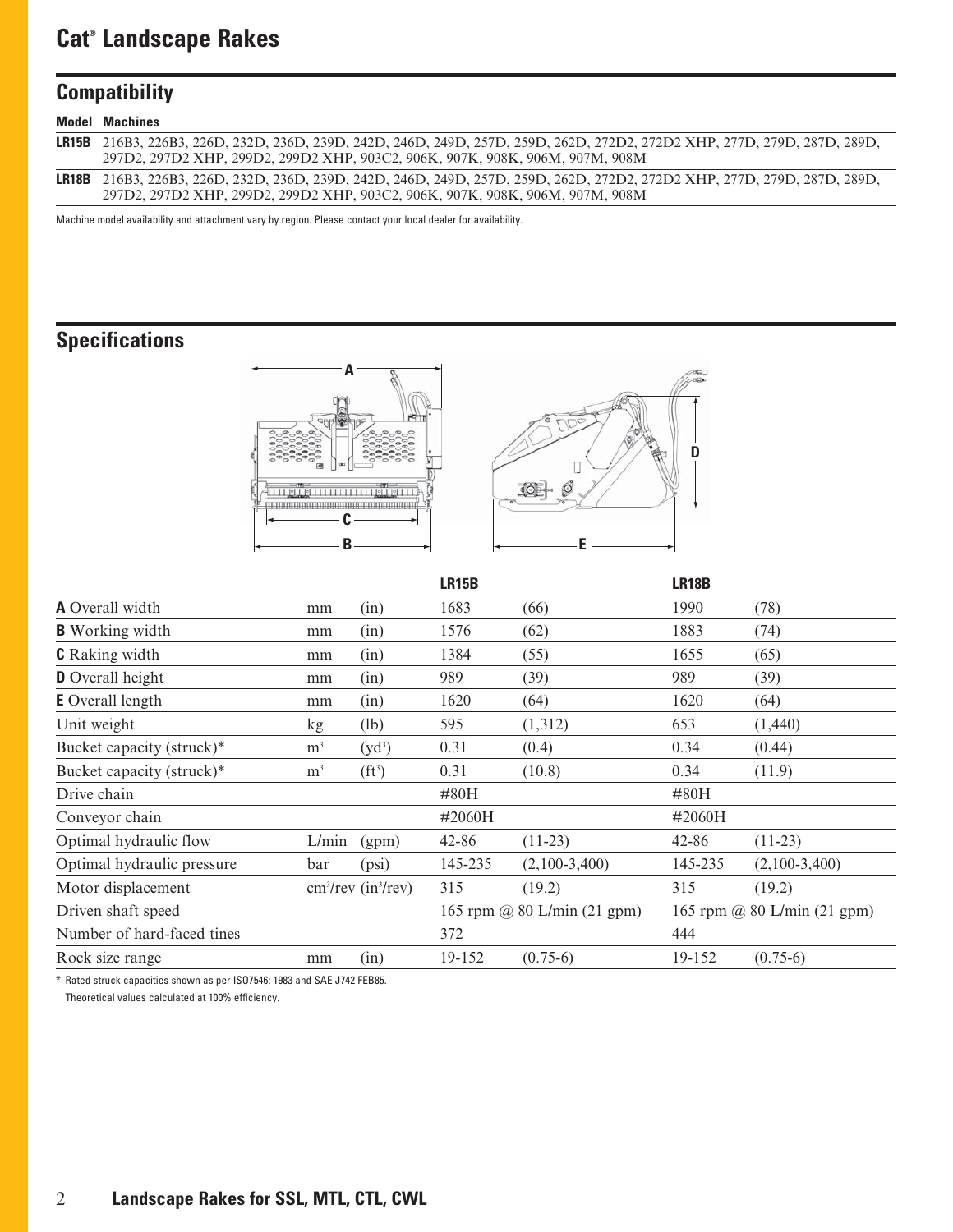

**High-strength teeth can rake and contain material up to 152 mm (6 in) in diameter**

**Simple adjustments can be made to the conveyer chain to keep optimal tension**